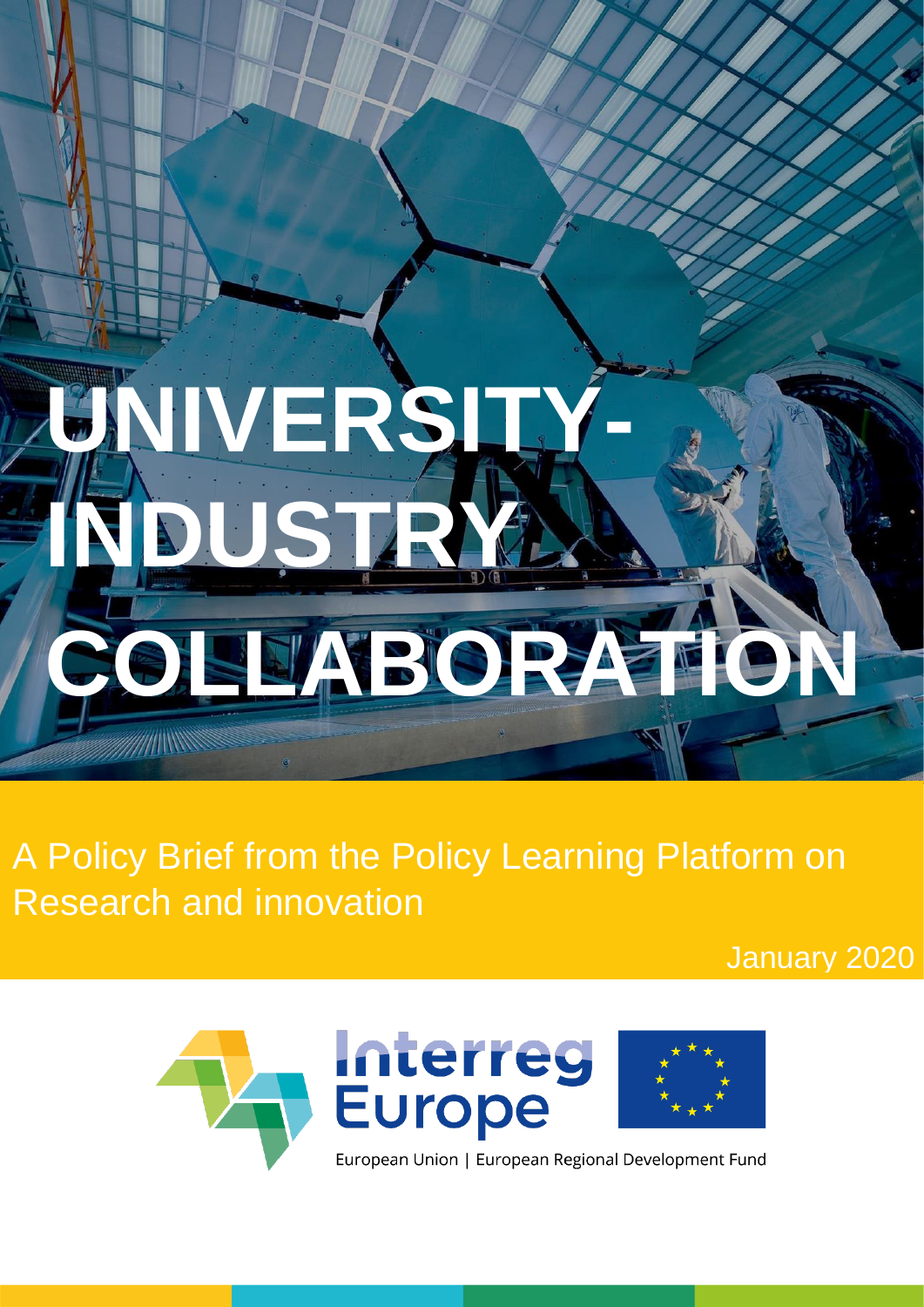

# **Summary**

The innovation process requires frequent and iterative interactions among innovative actors, in which universities and private companies are central. For regional policymakers, universityindustry collaboration is a key component of the regional innovation policy-mix as the successful exploitation of R&D results is fundamental for regional competitiveness. The effective design and implementation of place-based innovation policies to limit market and system failures related to university-industry collaboration requires an excellent knowledge of the regional institutional context. The regional approach that must be taken to find effective policy solutions for university-industry collaboration makes Interreg Europe projects the ideal space for policy learning. This policy brief features six policy recommendations using the experience of Interreg Europe projects dealing with university-industry collaboration to offer regions a path towards better regional innovation policymaking.

# **1. University-Industry Collaboration in the Innovation Process**

**University-industry collaboration is emerging as a critical component of the innovation process.** Regional policymakers are thus devising policy instruments to promote knowledge transfer between science and industry to strengthen their regional innovation systems. The emergence of this policy trend comes from the wide acceptance in innovation studies of the non-linear model of innovation to explain the innovation process.

#### **Linear model vs non-linear model in the innovation process**

The **linear model of innovation** was widely adopted after World War II to explain the innovation process. The concept was developed in *[Science, the Endless Frontier](https://www.nsf.gov/od/lpa/nsf50/vbush1945.htm)*, a report published in 1945 at the request of President Roosevelt to understand how the lessons learned from the wartime organisation of science and engineering could be applied in times of peace. The breakthrough innovations that occurred during World War II, such as the atom bomb, radars, and penicillin, suggested that innovations were the outcomes of the following cause and effect relationships: basic research made in large universities or government research institutes or private R&D laboratories, was followed by innovation, and by their diffusion for military or civil uses.



**Figure 1.** The linear model of innovation. Source: the authors.

In the 1980s, the **non-linear models of innovation** were the responses to the shortcomings and overly simplistic linear model of innovation. Indeed, the non-linear models of innovation point out the importance of **feedback mechanisms** among the different parts of the innovation process and flow paths of information and cooperation (**[Kline & Rosenberg, 1986](file:///C:/Users/am/Downloads/KlineRosenberg(1986).pdf)**). In the nonlinear models of innovation, it is recognised that science emerging in universities and technology emerging in industry are often separate entities. Indeed, there exist lags between science and technology that are more or less wide depending on the technologies (**[OECD,](https://www.oecd-ilibrary.org/industry-and-services/innovation-and-growth-in-tourism/innovation-and-economic-growth_9789264025028-4-en)**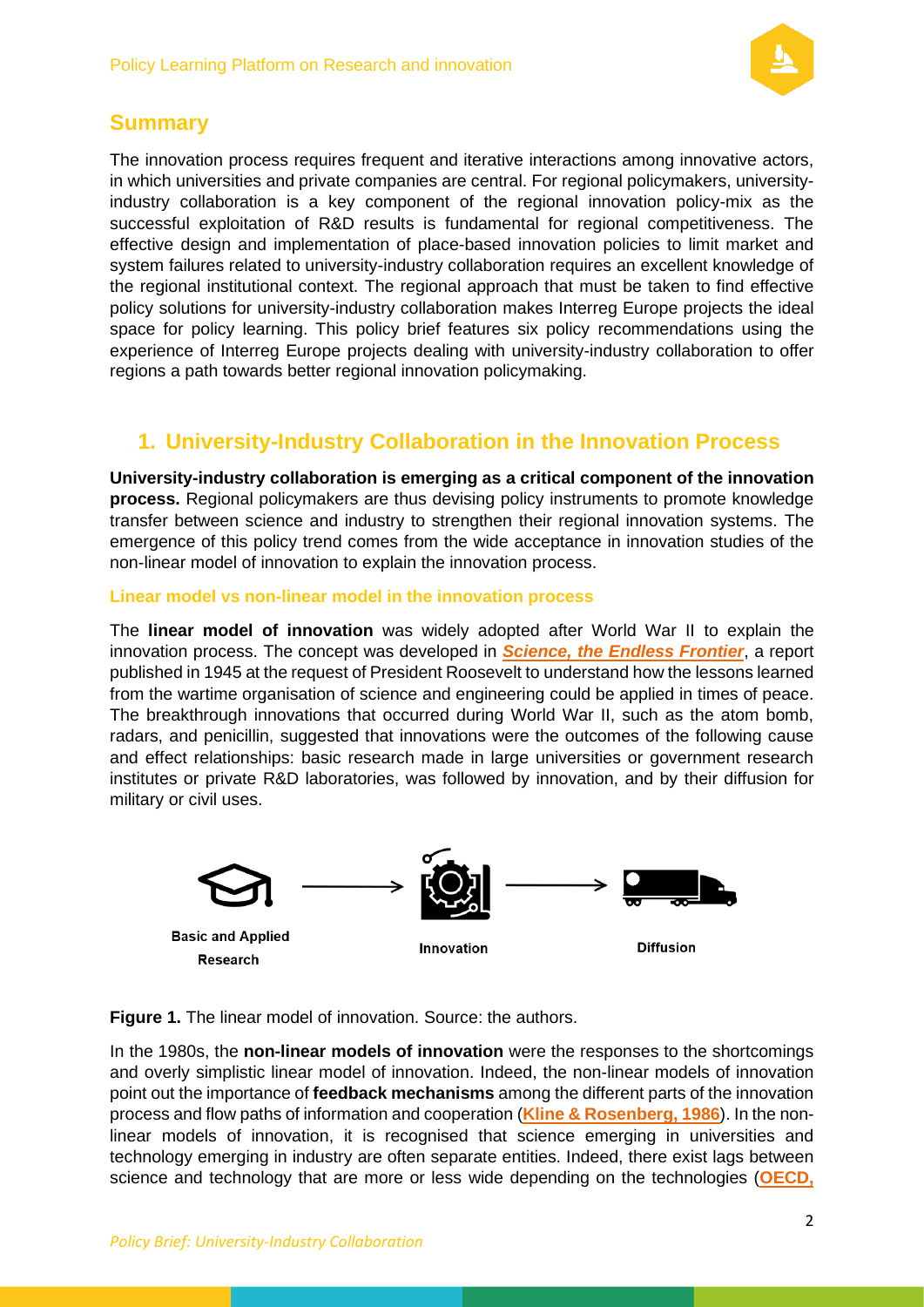

**[2006](https://www.oecd-ilibrary.org/industry-and-services/innovation-and-growth-in-tourism/innovation-and-economic-growth_9789264025028-4-en)**). The objective of knowledge transfer is to optimise the innovation process that is systemic, non-linear, and involves diverse quadruple helix innovative actors, among which university-industry actors.



**Figure 2.** The non-linear model of innovation. Source: the authors.

As a result, new models of innovation have been introduced to stress the importance of interactions between science and industry to promote knowledge transfer. The concept of **triple helix model** of innovation highlights the importance interactions among universities, the private sector and public institutions (**Etzkowitz & [Leydesdorff, 2000](https://www.sciencedirect.com/science/article/abs/pii/S0048733399000554)**). The **open innovation model** stresses the importance of knowledge transfer to build internal capabilities for companies with high research and development (R&D) needs (**[Chesbrough, 2006](https://books.google.fr/books?hl=en&lr=&id=MWPlLbULAmwC&oi=fnd&pg=PT4&dq=chesbrough+2006+open+business+models&ots=BGvJX0lvdO&sig=fJbXPnG7rdiCt8_GluCA61VEc6Q#v=onepage&q=chesbrough%202006%20open%20business%20models&f=false)**). Moreover, innovation system literature argues that successful regional innovation systems are characterised by effective interactions among regional innovative actors (**[Braczyk, Cooke, &](https://books.google.fr/books/about/Regional_Innovation_Systems.html?id=gT0AMUZYgy0C&redir_esc=y)  [Heidenreich, 1998](https://books.google.fr/books/about/Regional_Innovation_Systems.html?id=gT0AMUZYgy0C&redir_esc=y)**).

#### **Box 1. Towards the Entrepreneurial University**

The importance of university-industry collaboration and interactions for fostering innovations has led universities to rethink their purposes. Indeed, universities are increasingly participating in regional development through diverse initiatives such as technology transfer offices (TTOs), licensing, intellectual property rights (IPRs), consulting services, collaborative research, start-up incubators, spinoffs... Universities are not only responsible for developing human capital (Education – the first mission) and for producing new knowledge (Research – the second mission), but also must engage in regional development (Regional development – the third mission). **This third mission for universities to actively participate in regional development requires them to act more entrepreneurially**, such as in creating spinoffs, promoting an entrepreneurial culture among students, and/or participating in the elaboration of smart specialisation strategies (**[Fonseca, 2019](https://www.researchgate.net/publication/337798402_Entrepreneurial_Universities_and_Regional_Innovation_Matching_Smart_Specialisation_Strategies_to_Regional_Needs?_sg=vZ5OidSGy9_0G9EAtg9ioqJyOz8ZXIAqMW_YZ-BSt3xwM2yTMqvJ2fn5AnqMtBwO-mMbZfuCw-mBwhk4peGuk8INTRHG0lqQ49g9Ut3c.ccqiw0VT9mY_blCxO29p8Mv3h4Mr6LP0HZ5CF6jsF_8KuJgra-n9rfh6gG9BpGwvNmfm8FIHmYRCGxJKn6goqQ)**).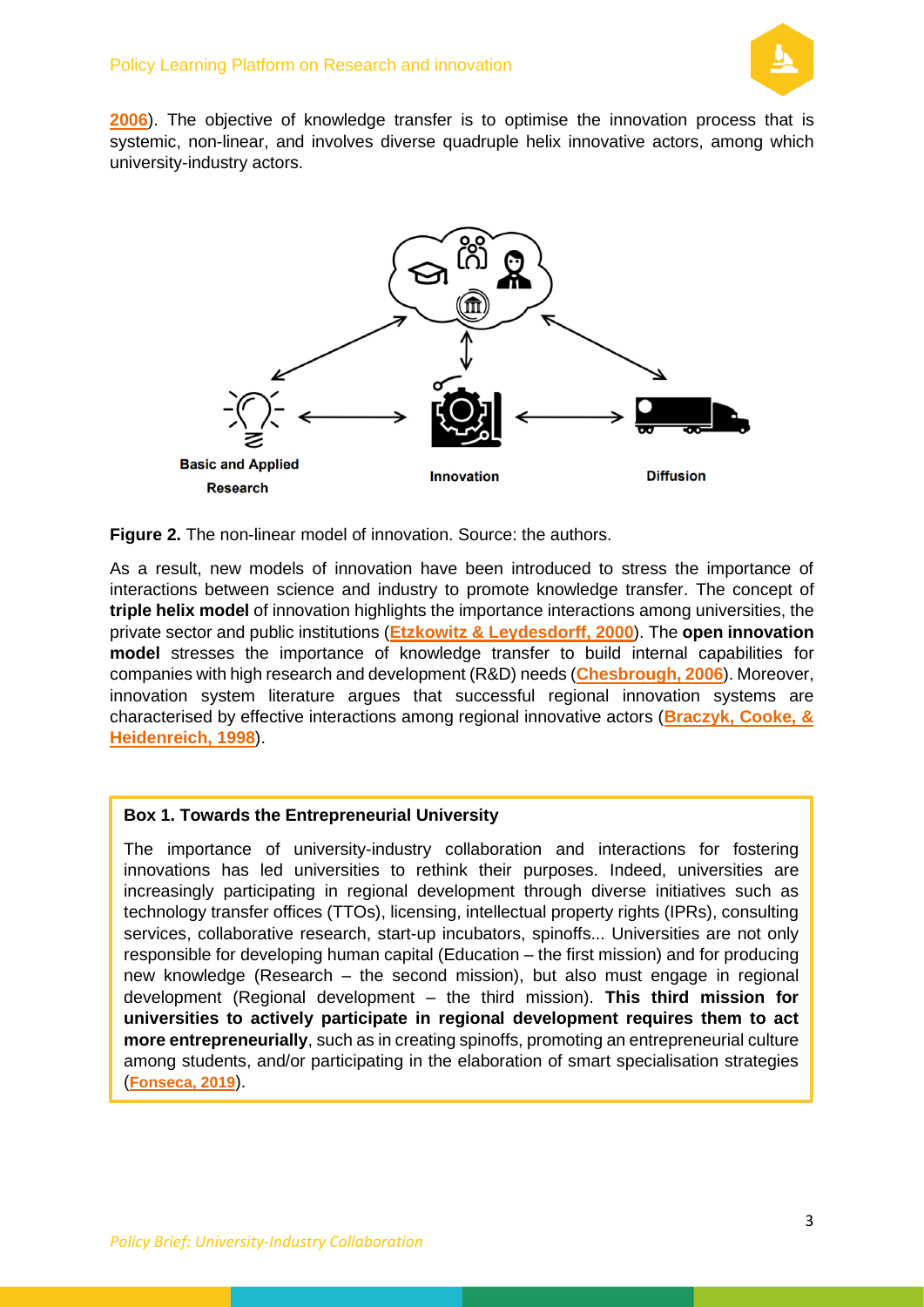

# **2. Rationale for Policy Intervention**

**There are many benefits to enhancing collaborative innovation activities** between universities (public laboratories, research institutes and higher education institutions) and industry (private companies). The benefits include to achieve a critical mass in research activities, to overcome fragmentation caused by distance and a smaller resource base, to bring together different perspectives, experience, skills and knowledge, to break down specialist silos and restrictive organisational boundaries, to foster cross-disciplinary interactions, to encourage skills and knowledge transfer, to promote mutual understandings, and to manage risks associated with R&D (**[O'Kane, 2008](https://trove.nla.gov.au/work/26338833?q&sort=holdings+desc&_=1563356133132&versionId=44716888+217751140+224850294)**).

**University-industry interactions, however, requires policy intervention.** The rationale for policy intervention to promote university-industry collaboration resulting in knowledge transfer lies on different assumptions, they are:

- **Research and Development (R&D) activities are essential for the competitiveness of private companies** (**[Freeman & Soete, 2004](https://www.taylorfrancis.com/books/9780203064474)**). R&D activities are especially important to generate radical innovations, which are innovations that have a significant impact on a market by offering customers and users higher benefits relative to existing products, services, or processes, and, as a result, significantly impacting the economic activity of firms in that market (**[OECD, 2005](http://www.oecd.org/science/inno/2367614.pdf)**). Radical innovations require large investment in R&D and a higher tolerance of firms for uncertainty since radical innovations have a lower chance of success.
- **There is a lack of incentives for private companies to participate in R&D activities.** However, private firms conducting R&D activities have difficulties to fully appropriate the returns on their investment since that knowledge—which is non-rival and partially non-excludable in nature—will spill over to other firms. Additionally, it is difficult for private companies to have access to external funding since R&D outcomes are risky and uncertain (**[OECD, 2016](https://www.oecd-ilibrary.org/docserver/5jlr8fldqk7j-en.pdf?expires=1563285473&id=id&accname=guest&checksum=A912B4F438F98B21E8A93A27B483AEA5)**).
- **There is a lack of absorptive capacity of private companies.** The innovation process results from the interactions between scientific and technological knowledge. However, private firms must have the capacity to access and absorb knowledge that is generated in universities (**[Rosenberg, 1990](https://www.sciencedirect.com/science/article/abs/pii/0048733390900469)**). The concept of absorptive capacity stresses that the firm must have the ability 'to recognise the value of new, external information, assimilate it and apply it to commercial ends' (**[Cohen & Levinthal, 1990,](https://www.researchgate.net/profile/Daniel_Levinthal/publication/220019726_Absorptive_Capacity_A_New_Perspective_on_Learning_and_Innovation/links/0fcfd5142b6a98e555000000.pdf)  [p. 128](https://www.researchgate.net/profile/Daniel_Levinthal/publication/220019726_Absorptive_Capacity_A_New_Perspective_on_Learning_and_Innovation/links/0fcfd5142b6a98e555000000.pdf)**).
- **There is asymmetry of motives between university and industry to collaborate.**  Universities are primarily driven to create new knowledge and to educate, whereas private firms are focused on economically capturing useful knowledge to gain a competitive advantage. Universities are motivated to collaborate with industry to access industrial capabilities and resources, to commercialise research ideas or test their commercial potential, to develop 'real-world' links, or to develop potential career pathways for students. On the other hand, private companies are motivated to collaborate with universities to access leading-edge research knowledge, research infrastructures or research services, to develop in-house capabilities, or to identify potential future employees (**[Cunningham & Gök, 2016](https://books.google.fr/books?hl=en&lr=&id=waSoDAAAQBAJ&oi=fnd&pg=PA239&dq=The+impact+of+innovation+policy+schemes+for+collaboration+&ots=8_PoUZfF2_&sig=_Pmi3f0cKuRvNsRLeoLd8OC3U6A#v=onepage&q=The%20impact%20of%20innovation%20policy%20schemes%20for%20collaboration&f=false)**). Policies can thus overcome information and behavioural barriers to cooperation between universities and the private sector.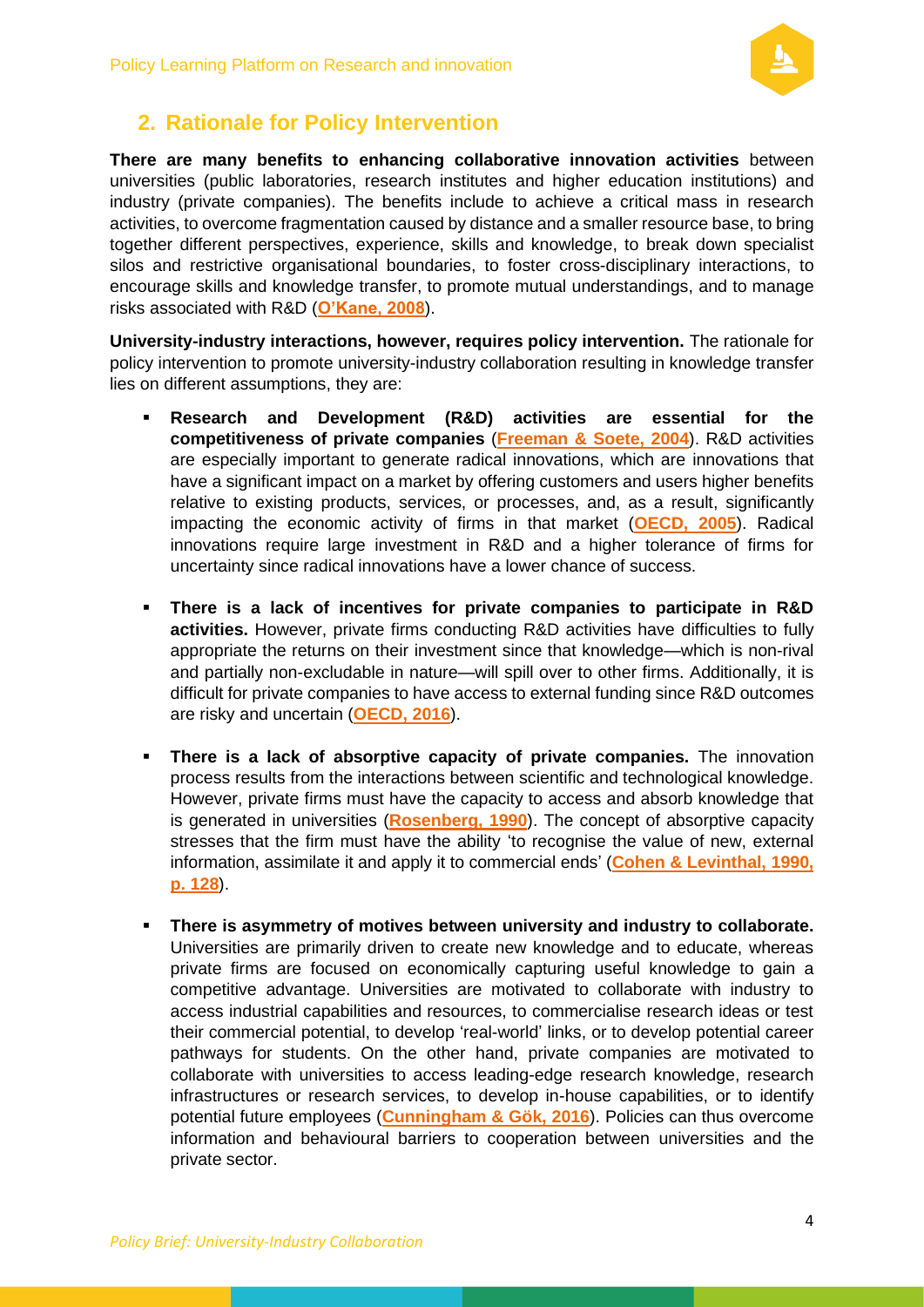

▪ **Technological innovation is key for regional competitiveness.** University-industry collaboration develops stronger channels to facilitate the flow of knowledge and technology from public research organisations to public and private companies. Additionally, it allows universities to conduct problem-focused research, which might expand academic effort devoted to user-oriented research, that accelerates technological breakthroughs in strategic regional sectors (**[Hagedoorn, Link, &](https://www.sciencedirect.com/science/article/abs/pii/S0048733399000906)  [Vonortas, 2000](https://www.sciencedirect.com/science/article/abs/pii/S0048733399000906)**).

**Box 2. Interview with Arno Meerman - co-founder and CEO of the University Industry Innovation Network (UIIN).** 

**Research and Innovation thematic experts:** what are the major barriers for universityindustry collaboration?

*Arno Meerman***:** There is a strong consensus on the main barriers towards universityindustry engagement from university stakeholders regardless of country, type or size of the university or leadership structure. Lack of time and funding, too much bureaucracy and limited resources are most frequently seen as the key elements hindering collaboration.

#### *Research and Innovation thematic experts:* how to address those barriers?

*Arno Meerman***:** Although there is no such thing as a one-size-fits-all solution, in looking at good practices from around the globe, the common denominator in most of these examples is people… It is about hiring professional, engaged personnel with industry experience, about enabling academics through less bureaucracy and different metrics for success and providing them with the independence and time to develop trust and mutual commitment with industry.

## **3. Finding the Right 'Policy-Mix'**

**Regional policymakers must design place-based policies adapted to their regional institutional contexts**. As a result, a regional diagnostic of the state of university-industry collaboration must be undertaken to select the most effective policy-mix. The term 'policy mix' is used to refer to the policy instruments implemented to deliver public action in this specific policy domain and their interactions.

The **[OECD report on University-Industry Collaboration](https://www.interregeurope.eu/policylearning/news/5455/new-oecd-report-on-university-industry-collaboration/?no_cache=1&cHash=5e98b39cdb972b645fae7e65d29f0ea1)** offers a comprehensive overview of 21 policy instruments to promote university-industry collaboration. The 21 policy instruments can be divided into financial, regulatory, or soft instruments.

- **Financial instruments** include R&D and innovation grants, funding support for infrastructures and intermediary organisations, tax incentives with a focus on collaboration, direct financial support for spin-offs, and financial support to recruit PhDs or postdoctoral students.
- **Requiatory instruments** aim to provide incentives to the different parties involved in science-industry knowledge transfer, including intellectual property (IP) rights regime, regulations regarding the creation of spin-offs by researchers, and sabbaticals and mobility schemes for researchers.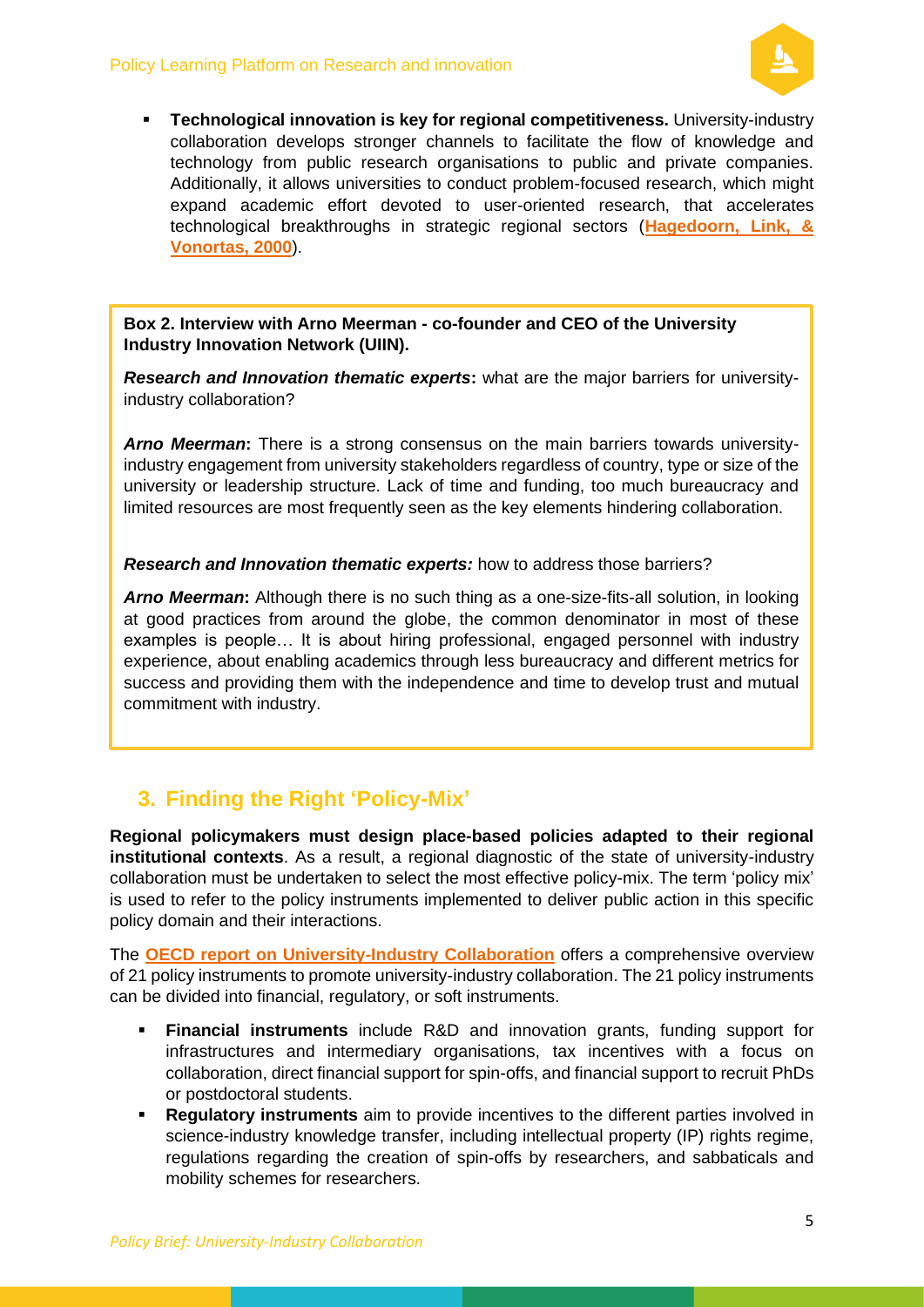

▪ **Soft instruments** include less interventionist models of public policy focused on awareness building, networking events, and the development of guidelines, standards and codes of conduct.

Additionally**, university-industry knowledge transfer can happen through formal and informal channels.** Formal channels include collaborative research, contract research, academic consultancy, intellectual property (IP) transactions, researchers' mobility, academic spin-offs. Informal channels include publication of public research results in scientific journals and other specialised media, conferences and networking, facility sharing between industry and public research, and courses and continuing education (**[OECD, 2019](https://read.oecd-ilibrary.org/science-and-technology/university-industry-collaboration_e9c1e648-en#page1)**).

| <b>Financial Instruments</b>                                               | <b>Regulatory Instruments</b>                                         | Soft Instruments                                                                   |
|----------------------------------------------------------------------------|-----------------------------------------------------------------------|------------------------------------------------------------------------------------|
| R&D innovation subsidies/grants for<br>industry-science research           | IP regulations publicly-funded research                               | Outreach activities to raise awareness<br>of science-industry opportunities        |
| Tax incentives for companies<br>purchasing research from universities      | Regulation of spin-offs founded by<br>researchers & students          | Training programs on knowledge<br>collaboration                                    |
| Grants for IP applications from<br>universities                            | Sabbaticals & mobility schemes for<br>researchers to work in industry | Collective industry-science roadmapping<br>& foresight                             |
| Financial support to academic spin-offs                                    | Career rewards for researchers<br>engaging in knowledge collaboration | Guidelines, standards, & codes of<br>conduct for science-industry<br>collaboration |
| Financial support to firms to recruit<br>PhDs & post-docs                  | Open access & open data provisions for<br>publicly-funded research    | Networking support to build science-<br>industry linkages                          |
| Financial support for universities to host<br>industry researchers         |                                                                       |                                                                                    |
| Public procurement of university<br>research                               |                                                                       |                                                                                    |
| Innovation vouchers for R&D services<br>from universities                  |                                                                       |                                                                                    |
| Performance-based funding systems for<br>university linkages with industry |                                                                       |                                                                                    |
| Public-private partnerships creating joint<br>research laboratories        |                                                                       |                                                                                    |
| Funding of infrastructures &<br>intermediaries for collaboration           |                                                                       |                                                                                    |

**Table 1.** List of the 21 policy instruments. Source**: [OECD, 2019](https://read.oecd-ilibrary.org/science-and-technology/university-industry-collaboration_e9c1e648-en#page1)**.

There are emerging policy approaches to promote university-industry collaboration knowledge transfer that include:

▪ **Support for science industry knowledge co-creation**. The notion of co-creation stresses the interactive and collaborative nature of knowledge transfer between universities and industry. For instance, policymakers can create collaborative research centres (CRCs) such as Centres of Competence (CoC) and Centres of Excellence (CoE) to engage in applied research in strategic regional sectors in close relationship with leading businesses. CRCs aim to build a critical mass of competitive research and foster a high level of international visibility. Moreover, policymakers can develop collaborative and knowledge exchange research projects that involve one or more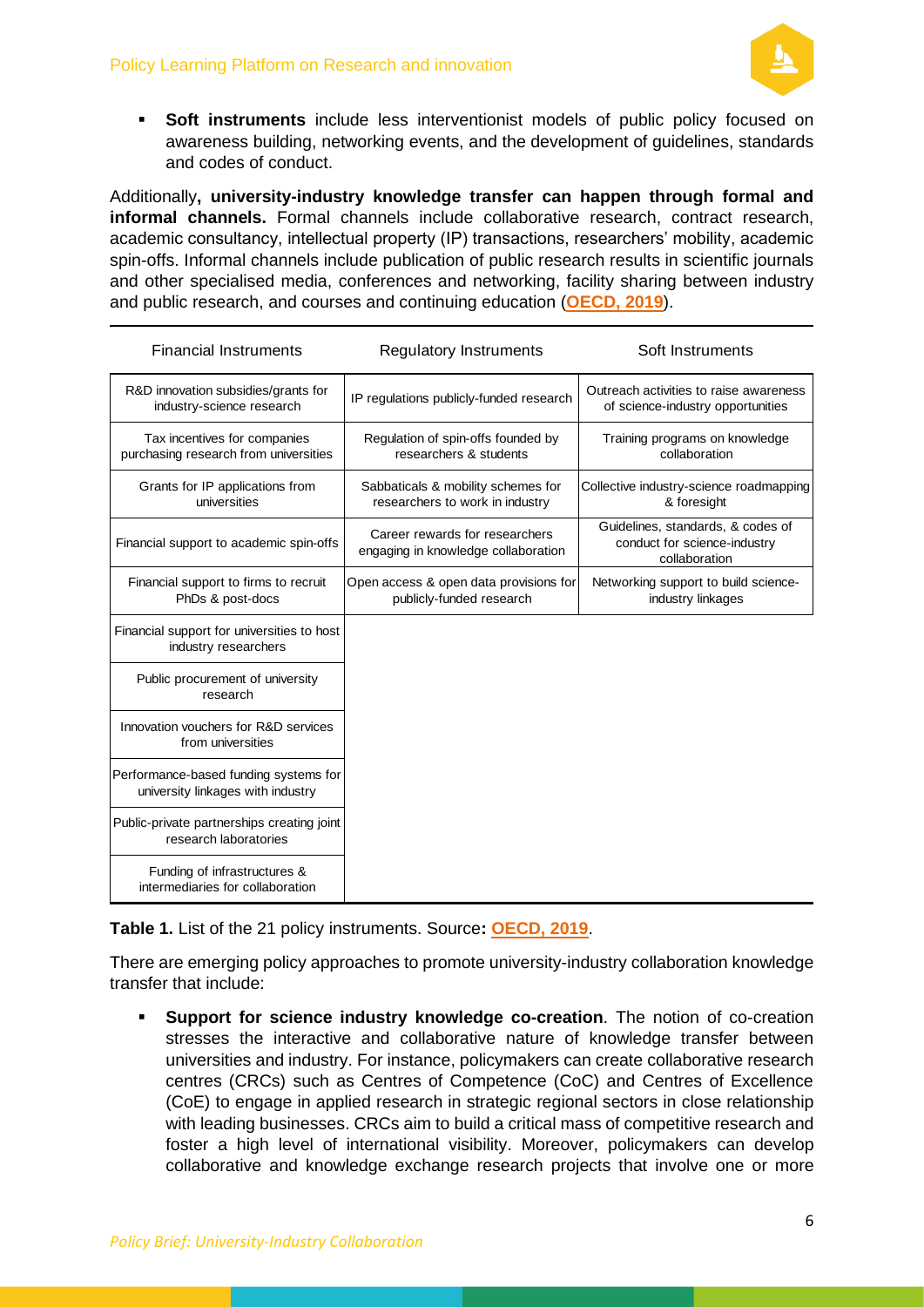

business partners with one or more public research institutions to engage in a specific R&D project with commercial ambitions.

- **The creation of intermediary organisations that help match supply and demand for new technologies** that can take the form of R&D centres for science industry collaboration or business incubators.
- **The use of open digital innovation platforms** to connect research centres with SMEs.

**The development of new programmes to support university spin-offs**, which is defined as 'new firms created to exploit commercially some knowledge, technology or research results developed within a university' (**[Pirnay, Surlemont, & Nlemvo, 2002](https://www.researchgate.net/profile/Fabrice_Pirnay/publication/5158193_Toward_a_Typology_of_University_Spin-Offs/links/5c6d37b1a6fdcc404ebf3d82/Toward-a-Typology-of-University-Spin-Offs.pdf)**), as those spin-offs directly exploit knowledge coming from university.

▪ **The use of pre-commercial procurement (PCP).** PCP is an activity that is undertaken, usually by a government or a public-private partnership, to support innovation through the purchase of R&D services, which normally includes the delivery of a prototype (**[Rigby, 2016](https://ideas.repec.org/h/elg/eechap/16121_12.html)**). Pre-commercial procurement can favour universityindustry collaboration.

From those policy instruments (see Table 1), regional policymakers can design the most effective policy-mix to address their specific policy challenges. **The design of a coherent and effective policy-mix implies that regional policymakers are dealing with a high level of policy complexity.** For instance, the combination of several policy instruments may create synergies but also weaken the success of individual instruments. Complex policy mixes can also create coordination failure as it requires the regional government to effectively coordinate multiple actors, and through multi-level governance (**[OECD, 2019](https://www.oecd-ilibrary.org/science-and-technology/science-industry-knowledge-exchange_66a3bd38-en)**).

#### **Box 3. How can the Policy Learning Platform support?**

The **[Interreg Europe Policy Learning Platform](https://www.interregeurope.eu/policylearning/)** can help policymakers in sharing experiences on designing instruments to promote knowledge transfer. The **Interreg Europe [Policy Learning Platform good practice database](https://www.interregeurope.eu/policylearning/good-practices/)** allows to have access to a large number of good practices from different institutional contexts dealing with universityindustry collaboration, thus providing a rich policy database to get inspired and to improve their policy mix. In addition to the good practice database, the **[Policy Learning Platform](https://www.interregeurope.eu/policylearning/)** can provide a forum for direct discussions in thematic workshops, peer review learning or online discussions, and provide access to expert advice.

# **4. University-Industry Collaboration in the European Union**

In 2000, the European Union (EU) made innovation a priority with the Lisbon Agenda and the Europe Horizon 2020 strategy, which set a target for 3% of the EU's GDP to be invested in R&D, along with a diverse range of innovation policies to close the EU's technological gap with the United States and thus become 'the most competitive and dynamic knowledge-based economy in the world capable of sustainable economic growth with more and better jobs and greater social cohesion' (**[European Parliament, 2000](http://www.europarl.europa.eu/summits/lis1_en.htm)**).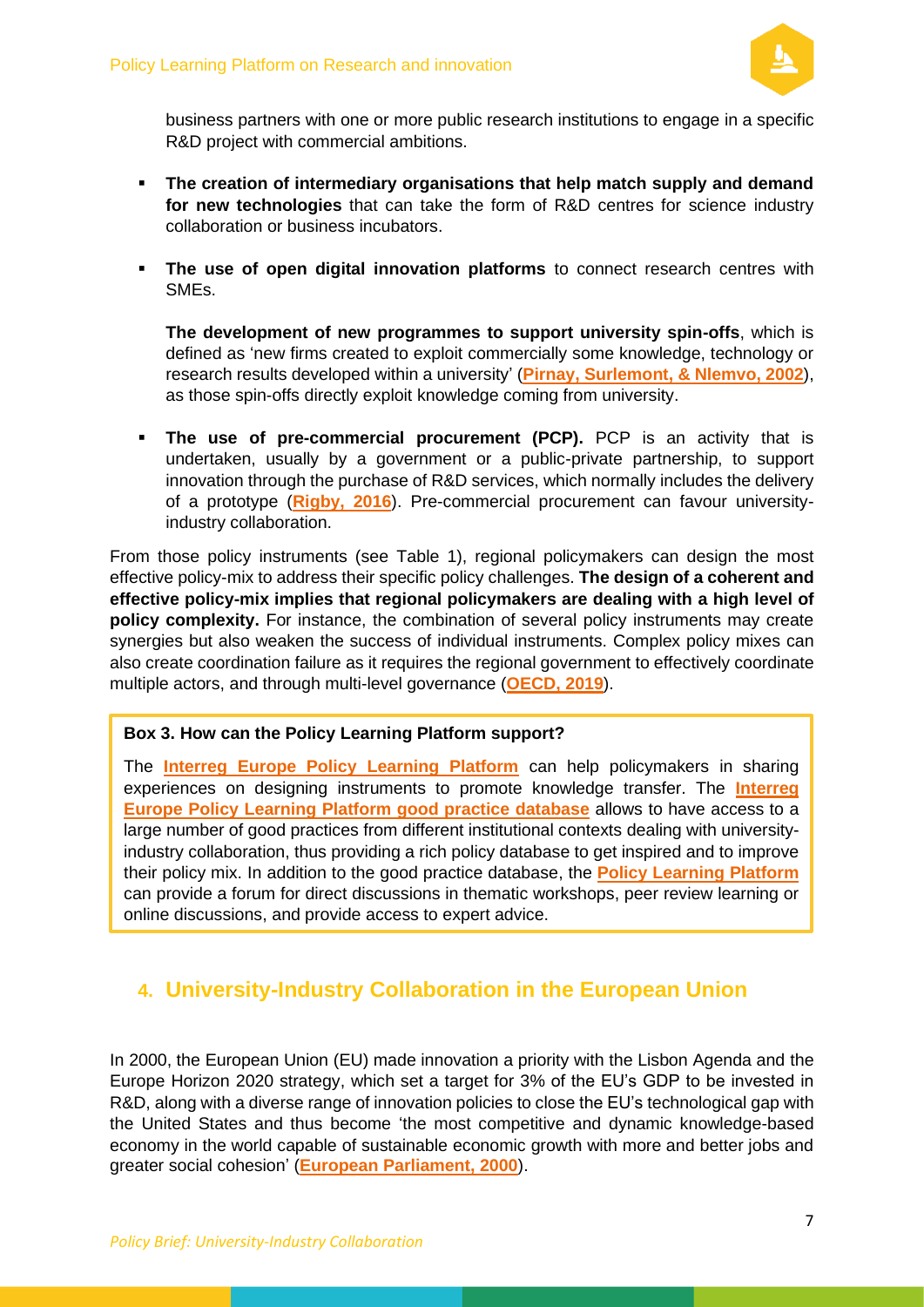#### Policy Learning Platform on Research and innovation



In 2017, however, the R&D expenditure in the European Union only reached 2.07% of its GDP, ranging from 3.33% in Sweden to 0.5% in Romania (**[European Commission, 2019](https://ec.europa.eu/eurostat/documents/2995521/9483597/9-10012019-AP-EN.pdf/856ce1d3-b8a8-4fa6-bf00-a8ded6dd1cc1)**). In the **European [Innovation Scoreboard 2019](https://ec.europa.eu/growth/industry/innovation/facts-figures/scoreboards_en)**, science-industry collaboration varies a lot among and within countries (see Maps 1 and 2). Overall, the European Union is lagging behind the United States in producing technological innovations. Although the European Union is leading in top-level scientific outputs compared to the United States, the EU has not been able to transform these scientific outputs into innovations (**[Dosi, Llerena, & Labini, 2006](https://econpapers.repec.org/article/eeerespol/v_3a35_3ay_3a2006_3ai_3a10_3ap_3a1450-1464.htm)**). **This 'European Paradox' is due to a weaker system of scientific research and a lower capacity of the European Union's innovative companies to successfully convert scientific outputs into successful technological innovations.** University-industry collaboration is thus seen as a path towards catching-up technologically with the United States, and to a lesser extent, China, Japan, and South Korea.



Map 1. Private co-funding of public R&D expenditures as percentage of GDP in 2016. Source: **[European Innovation Scoreboard 2019](https://ec.europa.eu/growth/industry/innovation/facts-figures/scoreboards_en)**.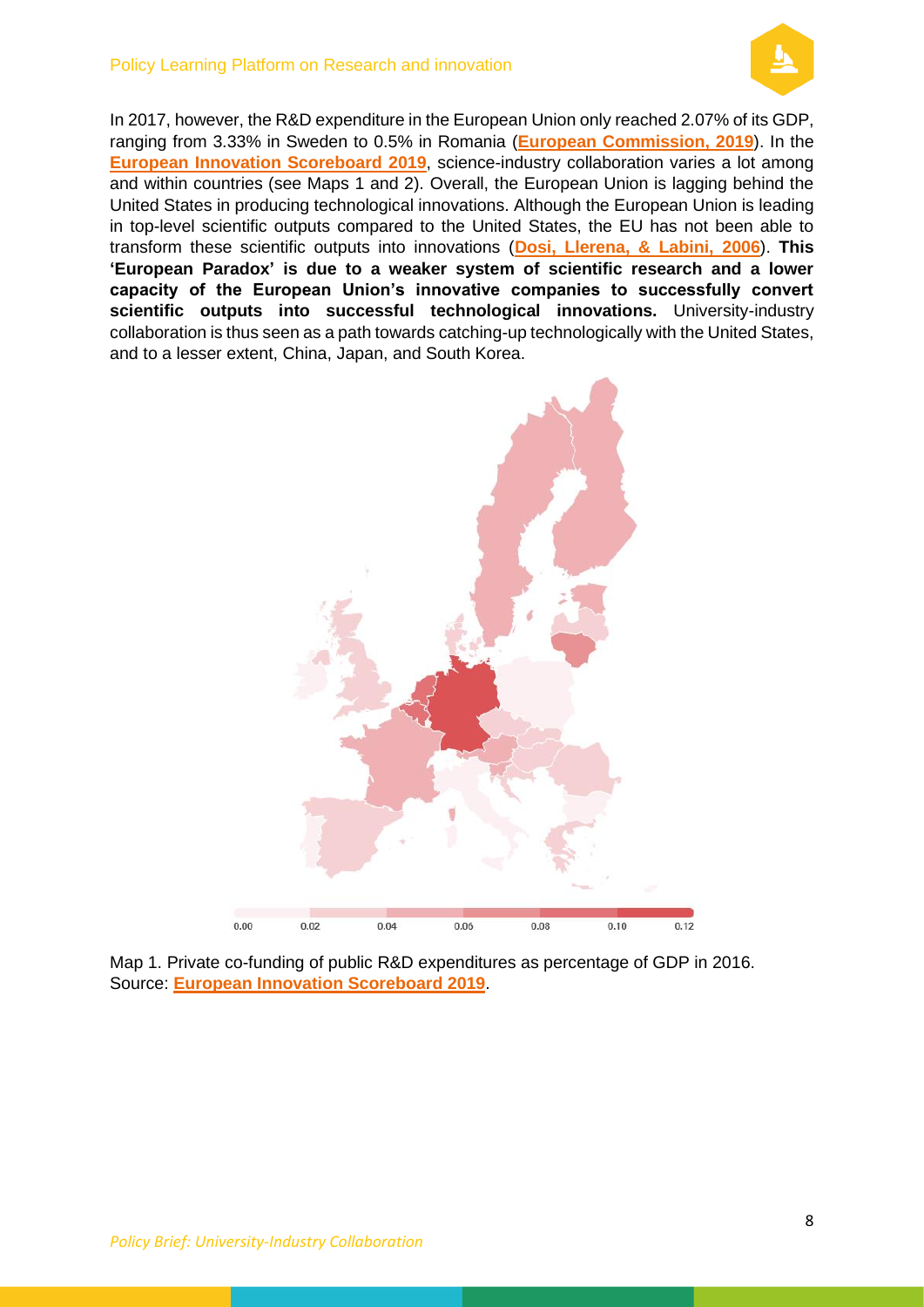



Map 2. Public-private co-publications per million population in 2018. Source : **[European](https://ec.europa.eu/growth/industry/innovation/facts-figures/scoreboards_en)  [Innovation Scoreboard 2019](https://ec.europa.eu/growth/industry/innovation/facts-figures/scoreboards_en)**.

#### **Horizon 2020 and Horizon Europe**

In the European Union, the EU framework programme for research and innovation for the programming period 2014 to 2020, **[Horizon 2020](https://ec.europa.eu/programmes/horizon2020/en/what-horizon-2020)**, and the next one for the period 2021-2027, **[Horizon Europe](https://ec.europa.eu/info/designing-next-research-and-innovation-framework-programme/what-shapes-next-framework-programme_en)**, address the policy challenge to promote university-industry collaboration through different initiatives such as **[Erasmus+](https://eit.europa.eu/who-we-are/faq)** and the promotion of '**[mission-oriented](https://academic.oup.com/icc/article/27/5/803/5127692)  [innovations](https://academic.oup.com/icc/article/27/5/803/5127692)**'.

In **[Horizon 2020](https://ec.europa.eu/programmes/horizon2020/en/what-horizon-2020)**, **[Erasmus+](https://eit.europa.eu/who-we-are/faq)** promotes university-industry collaboration within the **key action 2 – Cooperation of innovation and the exchange of good practices** through the **[knowledge alliances and the strategic partnerships](https://eacea.ec.europa.eu/erasmus-plus/actions/cooperation-for-innovation-and-exchange-good-practices_en)**. The **[knowledge alliances](https://eacea.ec.europa.eu/erasmus-plus/selection-results/knowledge-alliances-2018_en)** target higher education institutions and private companies to develop new, innovative, and multidisciplinary approaches to teaching and learning; to stimulate entrepreneurship and entrepreneurial skills of higher education teaching staff and company staff; and to facilitate the exchange, flow and co-creation of knowledge. The **[strategic partnerships](https://ec.europa.eu/programmes/erasmus-plus/opportunities/strategic-partnerships-field-education-training-and-youth_en)** aim to develop initiatives addressing one or more fields of education, training, and youth and promote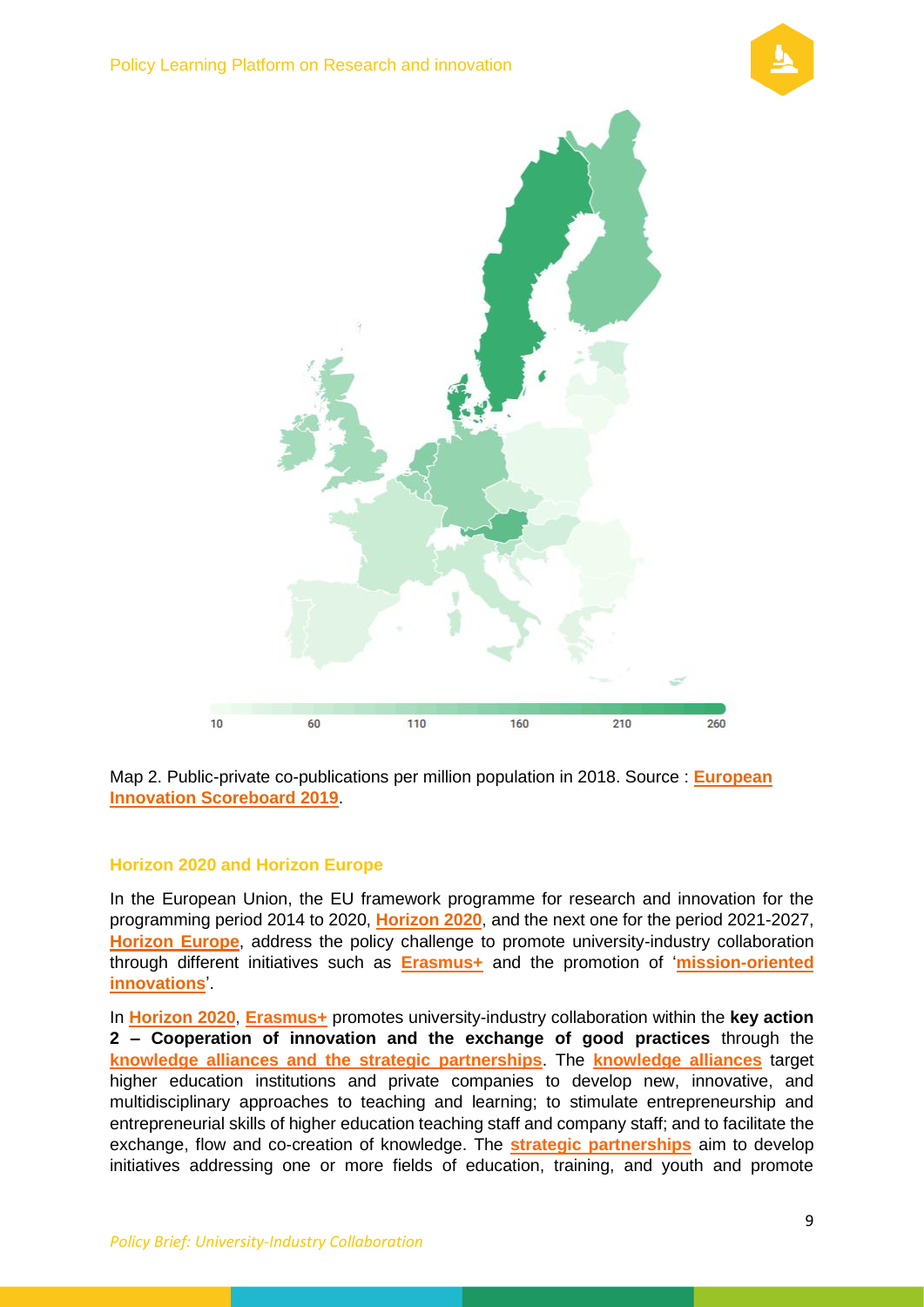

innovation, exchange of experience and know-how among different types of relevant organisations.

**[Horizon 2020](https://ec.europa.eu/programmes/horizon2020/en/what-horizon-2020)** and **[Horizon Europe](https://ec.europa.eu/info/designing-next-research-and-innovation-framework-programme/what-shapes-next-framework-programme_en)** aim to promote '**[mission-oriented innovations](https://academic.oup.com/icc/article/27/5/803/5127692)**' and generate disruptive technological breakthroughs and scientific discoveries to tackle '**Grand Challenges**', including social, environmental, and economic challenges. They have developed some initiatives to make it easier for the public and private sectors to work together on grand challenges. In **[Horizon Europe](https://ec.europa.eu/info/designing-next-research-and-innovation-framework-programme/what-shapes-next-framework-programme_en)**, the **[European Innovation Council](https://ec.europa.eu/research/eic/index.cfm) (EIC)** aims to support topclass innovators, entrepreneurs, small companies, and scientists working on grand challenges **with funding, advice, and networking opportunities**. **The High-Level Group of Innovators**, a group composed of 15 leading entrepreneurs and technologists headed by the Dr Hermann Hauser, Co-founder of Amadeus Capital Partners, advises the **[European](https://ec.europa.eu/research/eic/index.cfm)  [Innovation Council](https://ec.europa.eu/research/eic/index.cfm) (EIC)** on strategies to foster disruptive and breakthrough innovations.

The **[partnerships with industry and member states](https://ec.europa.eu/programmes/horizon2020/en/what-horizon-2020)** aim to facilitate collaboration between science and industry to tackle the grand challenges of tomorrow. There are seven partnerships set up by the Commission to implement Horizon 2020: Innovative Medicines Initiative 2 (IMI2), Fuel Cells and Hydrogen 2 (FCH2), Clean Sky 2 (CS2), Bio-based Industries (BBI), Electronic Components and Systems for European Leadership (ECSEL), Shift2Rail, and the Single European Sky ATM Research (SESAR). Partnerships with the industry are established in the form of Article 187 Joint Undertakings (JUs). **[Horizon 2020](https://ec.europa.eu/programmes/horizon2020/en/what-horizon-2020)** has two other public-private initiatives, namely contractual public-private partnerships (cPPPs) and Public-public partnerships to tackle grand challenges.

#### **Other initiatives**

The **[European Institute of Innovation and Technology \(EIT\)](https://eit.europa.eu/who-we-are/eit-glance/mission)** supports **[knowledge](https://eit.europa.eu/our-communities/eit-innovation-communities/success)  [innovation communities](https://eit.europa.eu/our-communities/eit-innovation-communities/success) (KICs)** to bring together leading business, education and research organisations to find solutions to some of the most pressing global challenges, from climate change to the sustainable supply of raw materials. The **[EIT](https://eit.europa.eu/who-we-are/faq)** has created eight **[KICs](https://eit.europa.eu/who-we-are/faq)** focusing on different sectorial challenges such as Climate, Digital, Food, Health, InnoEnergy, Manufacturing, Raw Materials, and Urban Mobility, bringing together over 1,000 partners from leading business, education, and research organisations across Europe. The **[KICs](https://eit.europa.eu/who-we-are/faq)**' main objective is to strengthen Europe's ability to innovate by overcoming the fragmented European innovation landscape to form dynamic cross-border partnerships. The **[KICs](https://eit.europa.eu/who-we-are/faq)** organise activities such as training and education programmes, and incubation and acceleration to support the development of innovative products and services, to start new companies, and to empower entrepreneurs and innovators.

While the European Union is promoting university-industry collaboration on grand challenges and large European technological initiatives, **regional policymakers can experiment placebased innovation policies to promote university-industry collaboration.** The great disparities among European regions (see Maps 1 and 2) show that there is no one-size-fits-all policy to promote university-industry collaboration thus requiring a deep understanding of the regional institutional context. As highlighted in Table 1, the 21 policy instruments show that regional policymakers have a vast set of tools at their disposal to design a coherent policy-mix to reinforce innovation.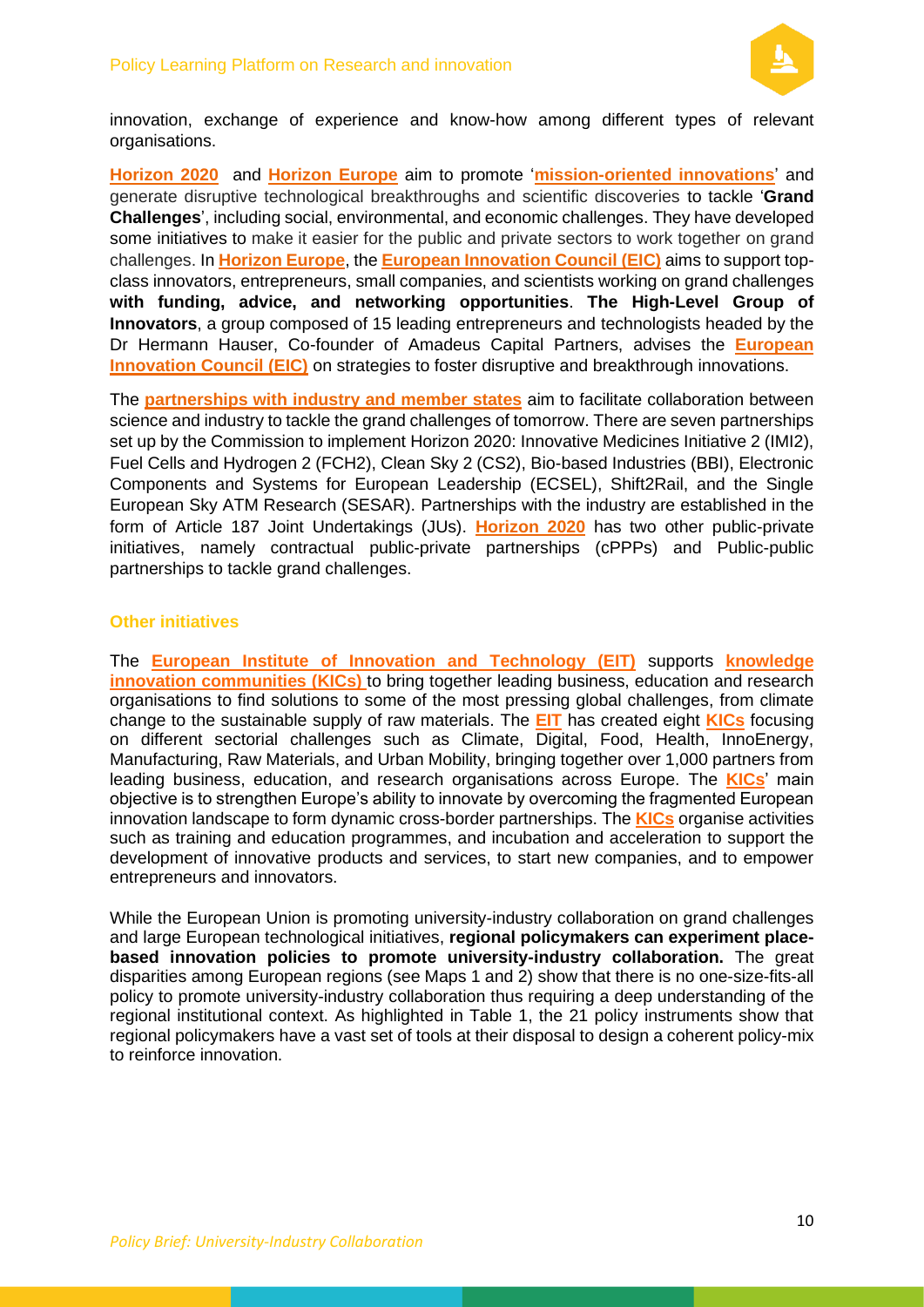

#### **Box 4. How can the Policy Learning Platform support? The Peer Review Exercise in Bulgaria.**

An **[Interreg Europe Policy Learning Platform](https://www.interregeurope.eu/policylearning/) peer review** was organised for the Executive Agency Science and Education for Smart Growth Operational Programme, Ministry of Education and Science of Bulgaria, on 18-19 June 2019 in Sofia, Bulgaria. The peer review focused on the management models, governance structures, private sector involvement, extra-regional cooperation, and financial models related to Centres of Excellence and Centres of Competence in Bulgaria. During the **[interregional peer review](https://www.interregeurope.eu/peer-review/)**, the peers coming from the Interreg Europe projects **[BRIDGES](https://www.interregeurope.eu/bridges/)** and **[INNO INFRA SHARE](https://www.interregeurope.eu/innoinfrashare/)** suggested ways to effectively foster science-industry collaboration. For instance, they recommended for the Centres of Excellence and Centres of Competence to hire key account managers to work on expert level with private companies and to involve the private sector in the definition of services.

# **5. Interreg Europe Projects**

Many Interreg Europe projects from the Thematic Objective Research and Innovation tackle specific policy challenges related to **university-industry collaboration** (See Annex 1). For many, this is fundamental to promote better regional innovation ecosystems, in particular to reinforce the role of universities in the **Entrepreneurial Discovery Process (EDP)**<sup>1</sup>, to favour and accelerate the exploitation of research and development (R&D) results for SMEs, and to foster more collaborative innovative projects.

Policies focusing on the triple or quadruple helix in EDP and more generally on reinforcing the innovation ecosystem are at the heart of **[INNOHEIS,](https://www.interregeurope.eu/INNOHEIS/)** aiming to encourage higher education institutions (HEIs) and their research and innovation infrastructures (RIIs) to participate as enablers of **[Smart Specialisation Strategy \(S3\)](http://s3platform.jrc.ec.europa.eu/what-is-smart-specialisation-)** and the **[entrepreneurial discovery process](http://s3platform.jrc.ec.europa.eu/entrepreneurial-discovery-edp)  [\(EDP\).](http://s3platform.jrc.ec.europa.eu/entrepreneurial-discovery-edp) [BEYONDEDP](https://www.interregeurope.eu/beyondedp/)** aims to promote efficient understanding and implementation of the EDP among actors of innovations. **[HIGHER](https://www.interregeurope.eu/HIGHER/)** aims to improve the design and implementation of policy instruments to promote innovation projects that involve research centres, the private sector, and public authorities.

**Accelerating the exploitation of research and development (R&D) results for private companies** remains a crucial objective for innovation policies at regional level. The project **[INKREASE](https://www.interregeurope.eu/inkrease/)** looks at improving regional innovation delivery capacity in reinforcing scienceindustry collaboration and in the exploitation of research results. Working closely with research and technology organisations (RTOs) and universities, **[INNOBRIDGE](https://www.interregeurope.eu/innobridge/)**'s objective is to develop policy instruments to support the conversion of R&D results into commercial successes. **[ECORIS3](https://www.interregeurope.eu/ECORIS3/)** aims to support knowledge transfer from RTOs and HEIs to private companies through promoting interactions and knowledge flows among key S3 innovative stakeholders. **[TITTAN](https://www.interregeurope.eu/tittan/)** fosters technological innovations in the European healthcare sector using innovative

<sup>1</sup> **[Smart Specialisation Strategy \(S3\)](http://s3platform.jrc.ec.europa.eu/what-is-smart-specialisation-)** is a place-based policy concept to support regional prioritisation in innovative sectors, fields or technologies through the **[entrepreneurial discovery process \(EDP\),](http://s3platform.jrc.ec.europa.eu/entrepreneurial-discovery-edp)** a bottom-up approach to reveal what a region does best in terms of its endowments in science and technology (**[European Commission,](http://s3platform.jrc.ec.europa.eu/-/draft-implementing-smart-specialisation-strategies-a-handbook)  [2016](http://s3platform.jrc.ec.europa.eu/-/draft-implementing-smart-specialisation-strategies-a-handbook)**). At the regional level, **the EDP aims to select and prioritise regional technological trajectories** that should be supported through research and innovation policy instruments by the regional government. The EDP implies the **collaboration of regional quadruple helix actors**—namely, the private sector, universities, the public sector, and civil society—in the definition of the S3.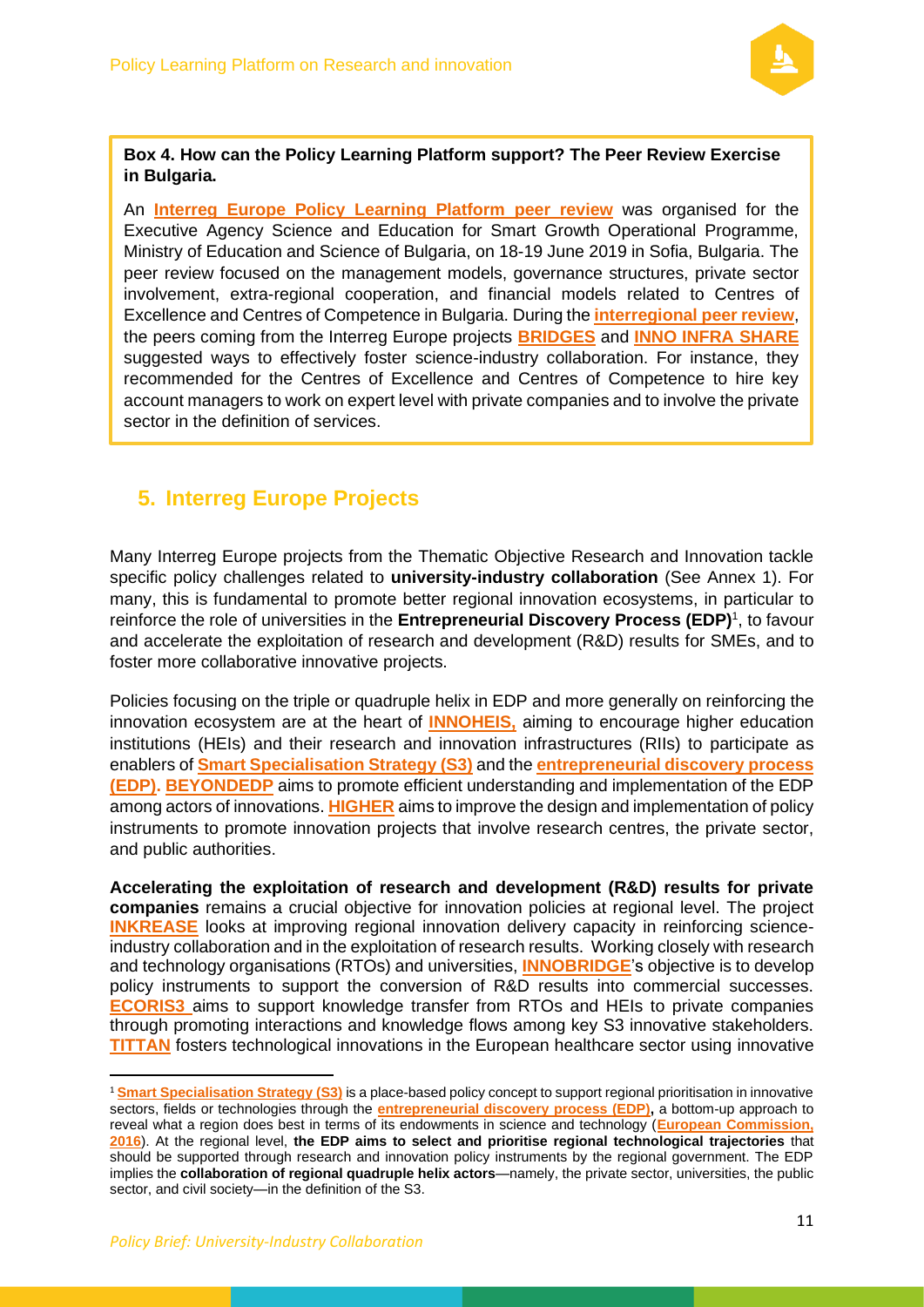

procurement practices, such as pre-commercial procurement (PCP) and public procurement of innovative solutions (PPI) to reduce the gap between research and market in the healthcare sector. Finally, **[AGRI RENAISSANCE](https://www.interregeurope.eu/agrirenaissance/)** aims to improve public-private R&D collaboration in the agri-food sector.

#### **…and they bring policy changes…**

In **[ECORIS3](https://www.interregeurope.eu/ECORIS3/)**, the Lithuanian partner Science and Technology Park Sunrise Valley introduced '**InoStartas LT**', an innovation voucher scheme to support commercialise R&D products and R&D investments to promote university-industry collaboration. Sunrise Valley was inspired by the 'technology voucher' scheme presented by the council of San Sebastian that focused on higher technology readiness levels.

In **[INNOBRIDGE](https://www.interregeurope.eu/innobridge/)**, the partner Pannon Novum, the regional innovation agency of West-Transdanubia in Hungary, revised its **innovation voucher scheme** in order to target more participants. The scheme aims to stimulate collaboration between companies and R&D+I providers. The policy change was made possible thanks to project's workshops and discussions with Lower Austria, the Malopolska Region (Poland), and Tampere Region (Finland).

## **6. Policy recommendations**

**This policy brief provides six policy recommendations,** from more general to more specific advices depending on the regional contexts. They are illustrated with interesting practices coming from within and outside Interreg Europe projects.

#### **Policy recommendation 1. To create centres of competence.**

The first policy recommendation is for regions to support the creation of centres of competence to strengthen university-industry collaboration on applied and business-oriented research in strategic regional sectors. The main characteristic of centres of competence is their close links with the private sector.



**Centres of competence are collaborative research centres that are usually located in universities.** They tend to focus on regional strategic sectors in applied research projects in collaboration with leading regional businesses. In centres of competence, the universityindustry collaboration is reinforced through:

- Having the private sector in the management and governance structures,
- Dedicating services to the private sector,
- Steering the academia's work towards more applied research,
- Facilitating interregional linkages thanks to the participation of international companies.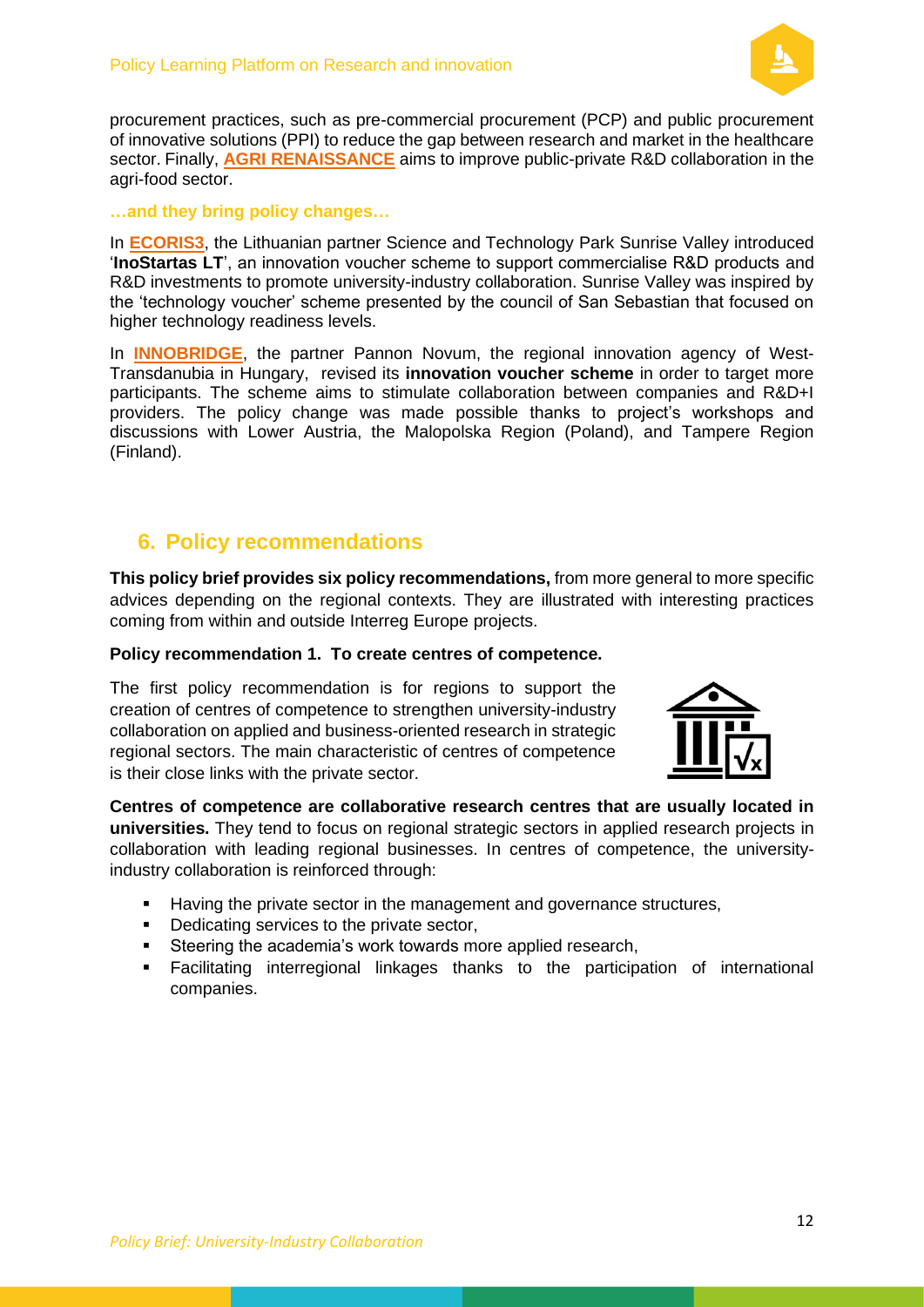

#### **Box 5. A centre of competence for the food sector**

From the **[NICHE](file:///C:/Users/am/Desktop/Policy%20Learning%20Platform/Featuring%20Good%20Content/Featuring%20Innovation%20in%20Food/NICHE)** Interreg Europe project, the **[BioCC OÜ](https://www.interregeurope.eu/policylearning/good-practices/item/999/a-food-innovation-system-based-on-competence-centre-environment/)** is a **competence centre in the food sector in Estonia.** The competence centre provides support **from basic research to market commercialisation** thus covering the full spectrum of product development. **[BioCC OÜ](https://www.interregeurope.eu/policylearning/good-practices/item/999/a-food-innovation-system-based-on-competence-centre-environment/)** involves a triple-helix model of collaboration among Estonian companies, universities (University of Tartu), and public organisations in the frame of the Estonian Competence Centre Programme. In the **[BioCC OÜ](https://www.interregeurope.eu/policylearning/good-practices/item/999/a-food-innovation-system-based-on-competence-centre-environment/)**, 20 food SMEs are working with academics to generate new product food innovations. The competence centre was successful in developing new food products, such as the cheese HARMONY<sup>™</sup> that containing probiotic strain L.plantarum TENSIA® to stabilise blood pressure.

#### **Policy recommendation 2. To create web platforms to map university-industry collaboration.**

The second policy recommendation is **to create web platforms to map all the regional science-industry collaborative initiatives** thus allowing the public and private sectors to have an overview on the current and future science-industry collaborative opportunities. Web platforms allow regions to showcase to the private sector, the existing regional research capabilities and infrastructures.

Regional policymakers can create web platforms to map research conducted in the regional research units, the current and future science-industry collaborative research opportunities, the regional science-industry intermediary organisations, and the region's world-class leading research units. Moreover, **[social network analysis](https://en.wikipedia.org/wiki/Social_network_analysis)** (SNA) tools could be used to map existing research activities and interactions across the regional research units.

#### **Box 6. Webservices for a stronger awareness of Brittany's R&D potential**

From the **[INKREASE](https://www.interregeurope.eu/inkrease/)** Interreg Europe project, the "**[Plug in Labs Ouest](https://www.interregeurope.eu/inkrease/)**" is a webservice to showcase scientific and technological capabilities of all research units in Brittany. The webservice has three objectives: (1) to facilitate private sector engagement with the scientific community, (2) to encourage science-industry collaborative projects, and (3) to showcase services and scientific infrastructures available to the private sector. Moreover, the webservice tool has demonstrated its transferability to other European innovation players such as with the Plug in Labs University of Paris-Saclay launched in 2017.

#### **Policy recommendation 3. To create intermediary organisations.**

The third policy implication is to **create intermediary organisations** to facilitate university-industry collaboration to respond to specific weaknesses in the regional innovation ecosystems. Intermediary organisations have the capacity to understand both the scientific and business worlds and they may act as linkages, interface agencies, bridging institutions, technology brokers, transfer offices, gatekeepers, and transfer agents.



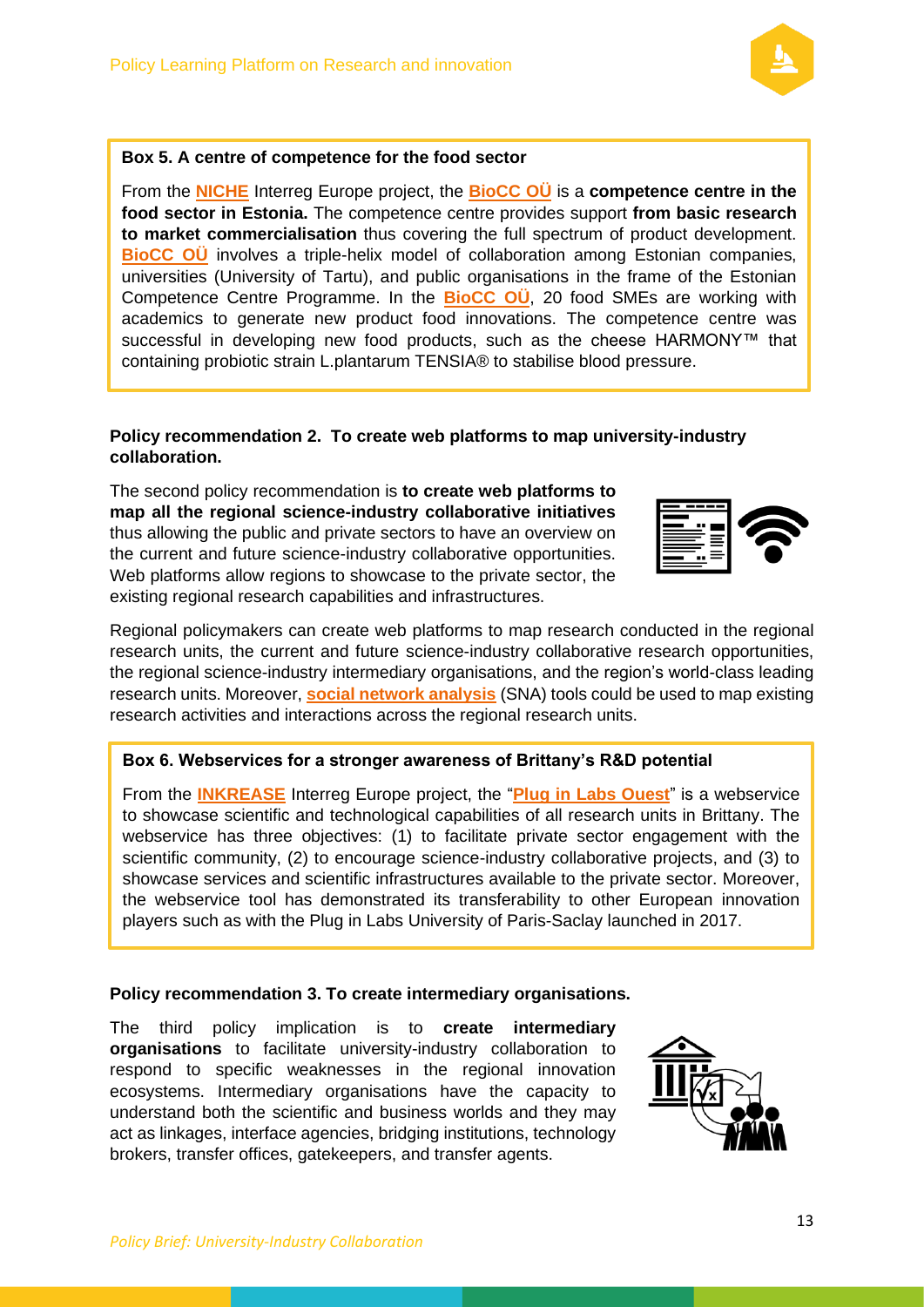

Intermediary organisations offer possible solutions to the market and system failures that hinder university-industry collaboration. In Scotland, for instance, the innovation ecosystem is characterised by a high proportion of SMEs disconnected from the academic world and fragmented higher education institutions. The intermediary organisation, **[Interface](https://www.interregeurope.eu/policylearning/good-practices/item/2691/interface-the-knowledge-connection-for-business/)**, is supporting small and medium enterprises (SMEs) to engage with the academic world through different types of incentives such as science-industry networking opportunities, access to specialist facilities, supporting SMEs to adopt university developed technology, matching opportunities between business and academics, and offering innovation vouchers to SMEs to connect with higher education institutions.

#### **Box 7. An intermediary to bridge research and industry**

From the **[BEYOND EDP](https://www.interregeurope.eu/beyondedp/)** Interreg Europe project, in 2013, **FEMTO Engineering**, an intermediary organisation that is composed of business development engineers, was created to capitalise on the experience of **[FEMTO-ST](https://www.interregeurope.eu/policylearning/good-practices/item/2446/developing-academic-excellence-with-strong-links-to-its-societal-economic-impact/)** in involving the industry in research projects. **[FEMTO-ST](https://www.interregeurope.eu/policylearning/good-practices/item/2446/developing-academic-excellence-with-strong-links-to-its-societal-economic-impact/)** is a centre of competence located in Bourgogne Franche-Comté (France) that has developed an expertise in transferring scientific knowledge to industry. The centre of competence has promoted the creation of spin-offs while aligning spin-off activities with the regional smart specialisation strategy (S3). FEMTO Engineering offers specific and high-level engineering services based on the research conducted at **[FEMTO-](https://www.interregeurope.eu/policylearning/good-practices/item/2446/developing-academic-excellence-with-strong-links-to-its-societal-economic-impact/)[ST](https://www.interregeurope.eu/policylearning/good-practices/item/2446/developing-academic-excellence-with-strong-links-to-its-societal-economic-impact/)** to SMEs and large companies on five broad technological fields, namely energy; optics, photonics, and laser machining; electronics and hyper frequencies; microtechnologies for cleanrooms; and robotics.

#### **Policy recommendation 4. To attract international researchers.**

The fourth policy recommendation is for regions to **attract international researchers to work in industry**. This is relevant when the region's private companies are reluctant to hire R&D researchers and to conduct R&D, and the region already has a high capacity to bring applied research to the market.



Labour inter-sectoral mobility is the main carrier of knowledge and networks. As a result, R&D employees coming from research institutions will have a greater capacity to collaborate with universities. With the overall objective to improve university-industry collaboration, facilitating the employment of international researchers in private companies also aims: (1) to improve the capacity of the innovation ecosystem to acquire, absorb, and diffuse extra-regional knowledge, (2) to generate formal and informal extra-regional knowledge networks, (3) to change attitudes of private companies in their hiring practices.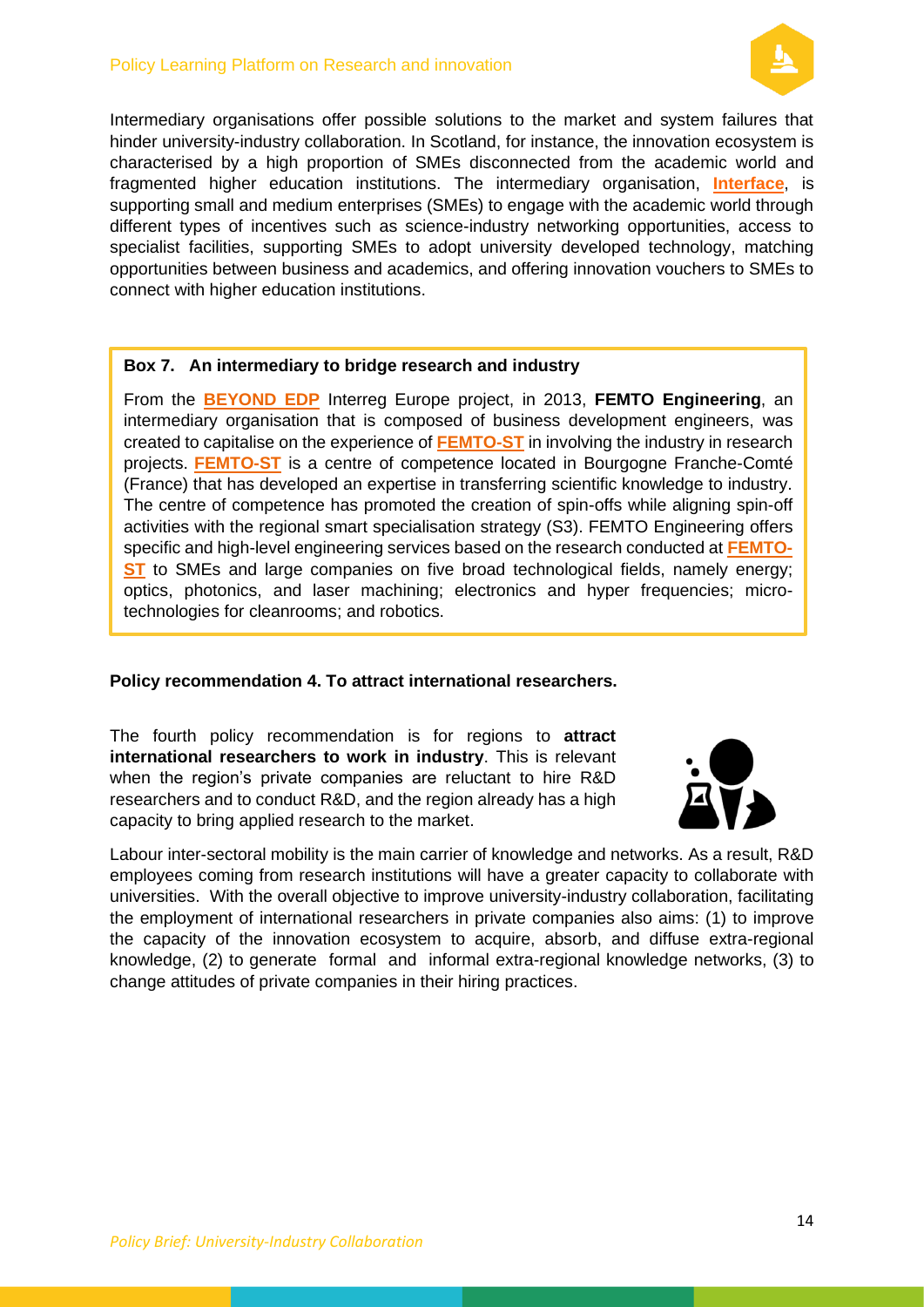

#### **Box 8. Financial support to R&D jobs in private companies**

From the **[S3CHEM](https://www.interregeurope.eu/beyondedp/)** Interreg Europe project, the program **[TECNIOspring](https://www.interregeurope.eu/policylearning/good-practices/item/2421/tecniospring-accio-s-international-talent-attraction-programme/)** is a mobility scheme to attract international researchers to develop R&D projects in Catalonia, Spain. The programme provides 100% financial support to offer fellows 2-year employment contracts to develop applied research projects with focus on technology transfer. **[TECNIOspring](https://www.interregeurope.eu/policylearning/good-practices/item/2421/tecniospring-accio-s-international-talent-attraction-programme/)** is an example of a technology push initiative that gives financial incentives for private companies to conduct and to invest in R&D. In addition to incentivise private companies, the programme allows for extra-regional knowledge flows and linkages with other R&D centres.

#### **Policy recommendation 5. To launch calls for pre-commercial procurement requiring university-industry collaboration.**

The fifth policy recommendation is **to use pre-commercial procurements** that require university-industry collaboration. These types of pre-commercial procurements can boost university-industry collaboration especially related to risky and uncertain R&D projects such as the development of new pharmaceutical drugs.

The use of pre-commercial procurements (PCPs) are novel and complex policy schemes that require a strong leadership from the public administration. Additionally, a mapping of the needs and benefits of all the stakeholders should be undertaken to encourage technical dialogue and commitment for such programmes.

#### **Box 9. Pre-commercial procurement in the healthcare sector**

From the **[TITTAN](https://www.interregeurope.eu/s34growth/)** Interreg Europe project, the **[Pre-Commercial Procurement \(PCP\)](https://www.interregeurope.eu/policylearning/good-practices/item/1305/pre-commercial-procurement-niguarda/)  [Niguarda](https://www.interregeurope.eu/policylearning/good-practices/item/1305/pre-commercial-procurement-niguarda/)** is a pilot programme to boost pre-commercialisation practices in public hospitals in Italy. The tender to purchase smart systems for hospital beds was organised by the Central Purchasing Body (ARCA). Pre-commercial procurements have the objectives to reduce wasteful spending and increase healthcare quality services. The PCP was organised along three phases: (1) a feasibility study, (2) solution design, and (3) prototyping and field testing.

#### **Policy recommendation 6. To create regional competition awarding successful university-industry collaboration.**

The sixth policy implication is to create regional competition awarding successful university-industry collaboration. This soft measure is especially relevant when universities and private companies have a negative perception of university-industry collaboration.



Social norms can be powerful obstacles to innovation and technological change (**[Mokyr,](https://books.google.fr/books?hl=en&lr=&id=b9Ha2CJHPQUC&oi=fnd&pg=PP1&dq=Mokyr&ots=OFQB3ER1aq&sig=9pdEBvKNTyN2fuEeYI-Ne9q1C-A#v=onepage&q=Mokyr&f=false)  [1990](https://books.google.fr/books?hl=en&lr=&id=b9Ha2CJHPQUC&oi=fnd&pg=PP1&dq=Mokyr&ots=OFQB3ER1aq&sig=9pdEBvKNTyN2fuEeYI-Ne9q1C-A#v=onepage&q=Mokyr&f=false)**). As a result, negative or positive attitudes from private companies and universities can help or hinder collaboration. Competitions can showcase to universities and private companies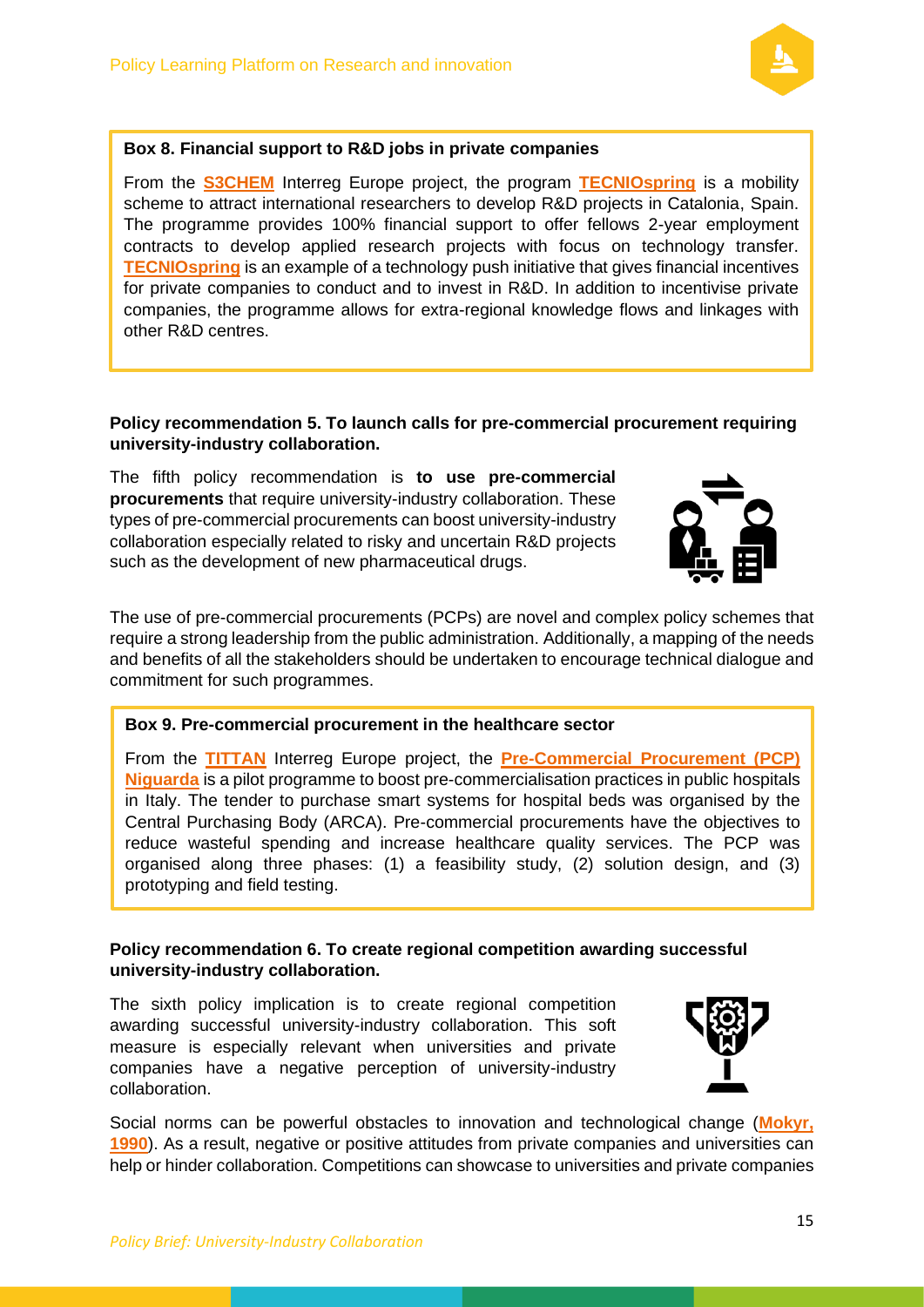

the range of possibilities in developing successful university-industry collaboration and generate behavioural changes.

#### **Box 10. Awards for promoting university-industry collaboration**

The **[INNOBRIDGE](https://www.interregeurope.eu/innobridge/)** Interreg Europe project has the objective to develop policy instruments to support the conversion of R&D results into commercial successes, especially for SMEs. Soft policy measures have been identified to generate positive attitudes towards universityindustry collaboration such as **[National Contest for discovery and popularisation of](https://www.interregeurope.eu/policylearning/good-practices/item/1028/national-contest-for-discovery-and-popularisation-of-successful-innovation-models-innoawards/)  [successful innovation models \(InnoAwards\),](https://www.interregeurope.eu/policylearning/good-practices/item/1028/national-contest-for-discovery-and-popularisation-of-successful-innovation-models-innoawards/)** which awarded 90 innovative companies, and the **[University-Business Challenge](https://www.interregeurope.eu/policylearning/good-practices/item/1049/university-business-challenge-contest/)**, which received 204 applications between 2013 and 2016 and awarded 18 R&D projects.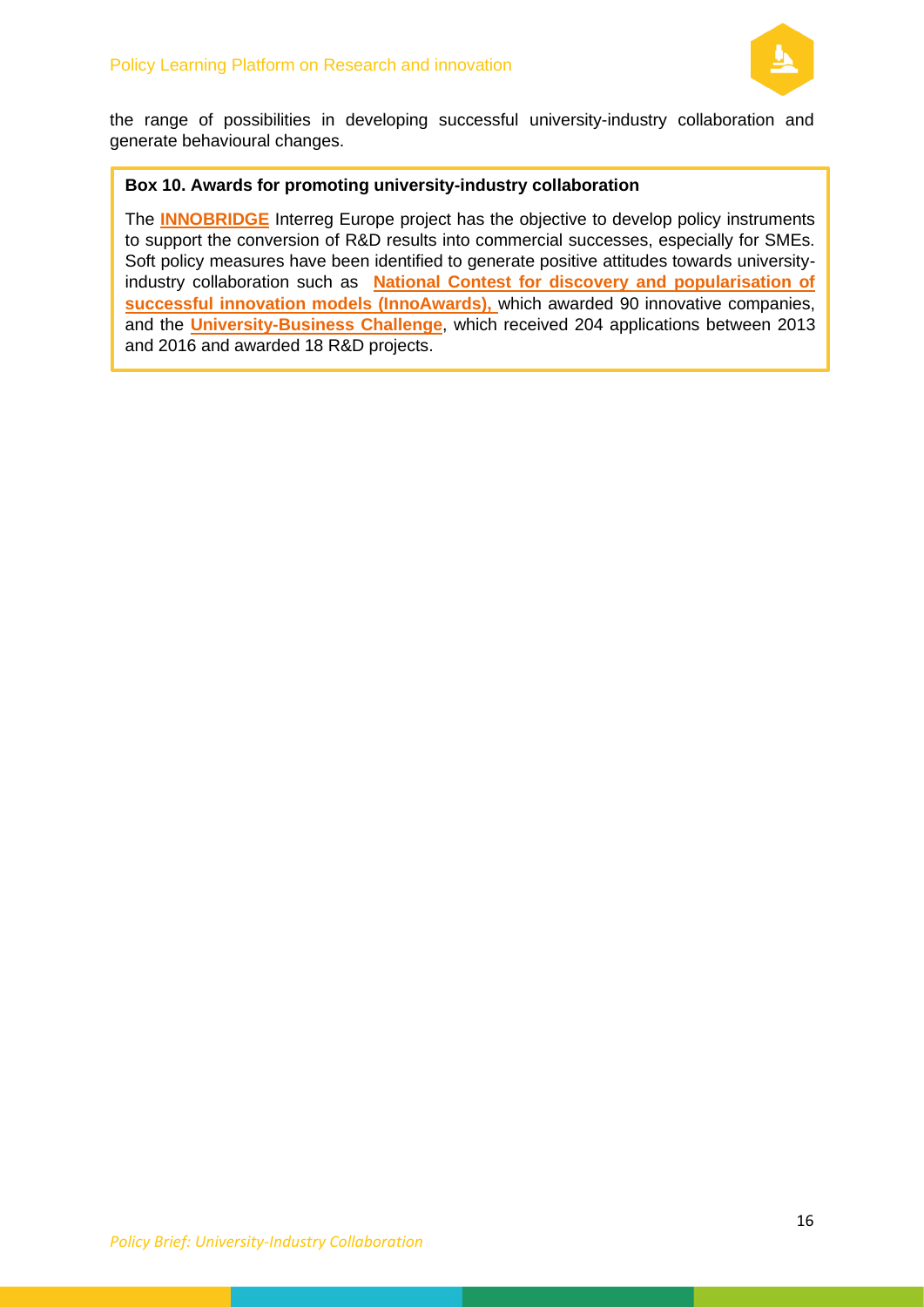

#### **Sources of further information**

- European Commission (2019) **[European Innovation Scoreboard 2019](https://ec.europa.eu/growth/industry/innovation/facts-figures/scoreboards_en)**
- European Institute of Innovation and Technology **[EIT](https://eit.europa.eu/)**
- Freeman and Soete (2004) **[Economics of Industrial Innovation](https://www.taylorfrancis.com/books/9780203064474)**
- Horizon 2020 **[Horizon 2020](https://ec.europa.eu/programmes/horizon2020/en/what-horizon-2020)**
- Horizon 2020 **[Erasmus+](https://eit.europa.eu/who-we-are/faq)**
- Horizon 2020 research project on 'The Role of Universities in Innovation and Regional Development' - **[RUNIN](https://runinproject.eu/)**
- Horizon Europe **[Horizon Europe](https://ec.europa.eu/info/designing-next-research-and-innovation-framework-programme/what-shapes-next-framework-programme_en)**
- Mazzucato (2018) **[mission-oriented innovations](https://academic.oup.com/icc/article/27/5/803/5127692)**
- OECD (2005) **[OSLO Manual](http://www.oecd.org/science/inno/2367614.pdf)**
- OECD (2019) **[OECD report on University-Industry Collaboration](https://www.interregeurope.eu/policylearning/news/5455/new-oecd-report-on-university-industry-collaboration/?no_cache=1&cHash=5e98b39cdb972b645fae7e65d29f0ea1)**
- Public-private partnerships **[partnerships with industry](https://ec.europa.eu/programmes/horizon2020/en/area/partnerships-industry-and-member-states)**
- University Industry Innovation Network **[UIIN](https://www.uiin.org/)**

#### **Annex 1: Selection of relevant Interreg Europe projects dealing with universityindustry collaboration**

| <b>Project</b>          | <b>Policy Objective</b>                                                                                                                                     |
|-------------------------|-------------------------------------------------------------------------------------------------------------------------------------------------------------|
| <b>AGRI RENAISSANCE</b> | To improve public-private R&D collaboration in the agri-food sector                                                                                         |
| <b>BEYOND EDP</b>       | To improve the design and implementation of the Entrepreneur Discovery<br>Process (EDP)                                                                     |
| <b>BRIDGES</b>          | To enhance industry-led Centres of Competence (CoCs) as RIS3<br>implementation units.                                                                       |
| <b>ECORIS3</b>          | To support knowledge transfer from RTOs and HEIs to regional private<br>companies.                                                                          |
| <b>HIGHER</b>           | To improve the design and implementation of policy instruments to promote<br>collaborative innovation projects.                                             |
| <b>INKREASE</b>         | To reinforce the collaboration between research and business communities and<br>favour the exploitation of research results.                                |
| <b>INNOBRIDGE</b>       | To support the conversion of R&D results into commercial successes, especially<br>for SMEs.                                                                 |
| <b>INNOHEIS</b>         | To encourage higher education institutions (HEIs) and their research and<br>innovation infrastructures (RIIs) to participate as enablers of S3 and the EDP. |
| <b>SMARTPILOTS</b>      | To support effective Shared Pilot Facilities (SPF) for the bio-based economy.                                                                               |
| <b>TITTAN</b>           | To reduce the gap between research and market in the healthcare sector.                                                                                     |
| <b>TRACS3</b>           | To support regional innovation infrastructures to build research excellence.                                                                                |

*Image credit: Photo by Pixabay from [Pexels](https://www.pexels.com/photo/high-angle-view-of-a-man-256381/)*